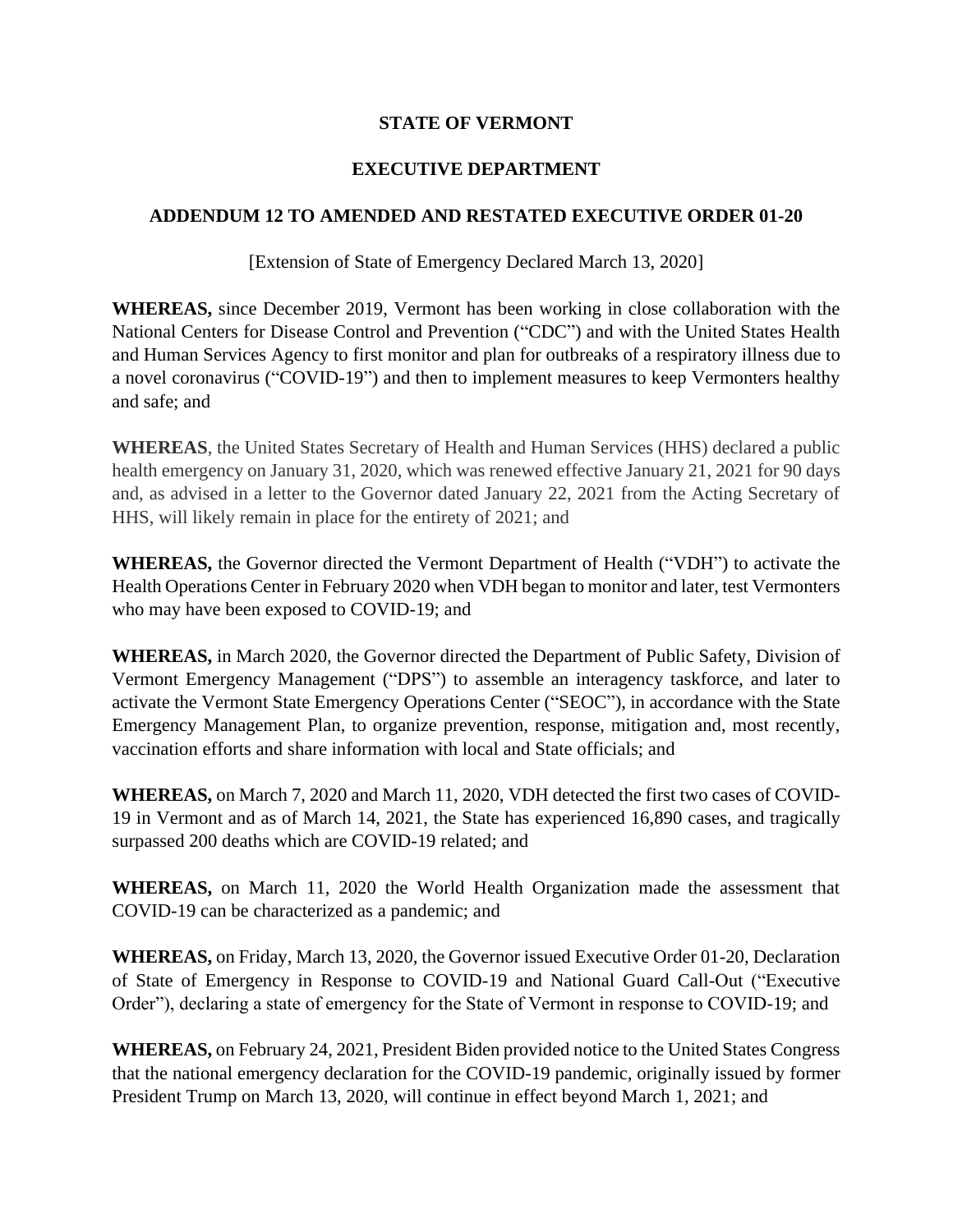**WHEREAS**, following the issuance of the Executive Order, the Governor, in consultation with VDH, DPS and the Vermont Agency of Human Services, initiated aggressive and sustained efforts to protect property and public health, and to ensure public safety in the COVID-19 health emergency including issuing the Executive Order, as supplemented and amended and Directives issued pursuant to the Executive Order, to limit in-person contact, such as limiting the size of gatherings, closure of schools and the institution of remote learning through the end of the 2019- 2020 school year, directing the postponement of non-essential medical and surgical procedures, suspending the operation of close contact businesses, requiring telecommuting and work from home, requiring Vermonters to stay home and stay safe, with exceptions for essential purposes, and suspending the operation of businesses which were not deemed critical to public health and safety and national and economic security; and

**WHEREAS**, modeling studies done for the State clearly show that, but for the mitigation measures taken at that time, the number of COVID-19 cases and COVID-19 related deaths in the State would have had a much more devastating effect on Vermonters and threatened to overwhelm the capacity of the Vermont health care system; and

**WHEREAS**, beginning in April 2020, the Governor undertook a cautious, measured and databased approach to restarting Vermont's economy to minimize the risk to the public by limiting the spread of infection in our communities in order to protect the most vulnerable, while reopening our business, non-profit, government and recreation sectors in a safe and effective way; and

**WHEREAS,** the mitigation measures taken in 2020, including mandatory mask-wearing among other mandatory health and safety protocols, substantial federal financial aid, food distribution and emergency housing, prepared Vermonters, our healthcare institutions and our schools for the spike in COVID-19 cases in late fall and early winter to such an extent Vermont was able to avoid a substantial roll-back of Vermont's economic restart efforts; and

**WHEREAS,** the COVID-19 vaccine in Vermont is bringing much needed relief and, together with federal efforts, the Governor is proceeding to roll out vaccine delivery in a methodical, deliberate process designed to protect the Vermonters most vulnerable to severe illness or death from COVID, as well as return our children to school full-time as quickly as possible; and

**WHEREAS,** numerous tools needed to address response efforts remain in place by virtue of the State of Emergency declaration, including robust vaccine implementation, protections for residents of long term and other medical care facilities, National Guard resources standing by to assist with the COVID-19 response, workplace health and safety requirements, public gathering limitations, a mandate for facial coverings, expanded housing and meal delivery systems, expanded eligibility for unemployment insurance, tools needed by certain businesses to maintain a minimum level of economic sustainability, enhanced protections to prevent evictions and utility service disconnection and access to federal emergency funding; and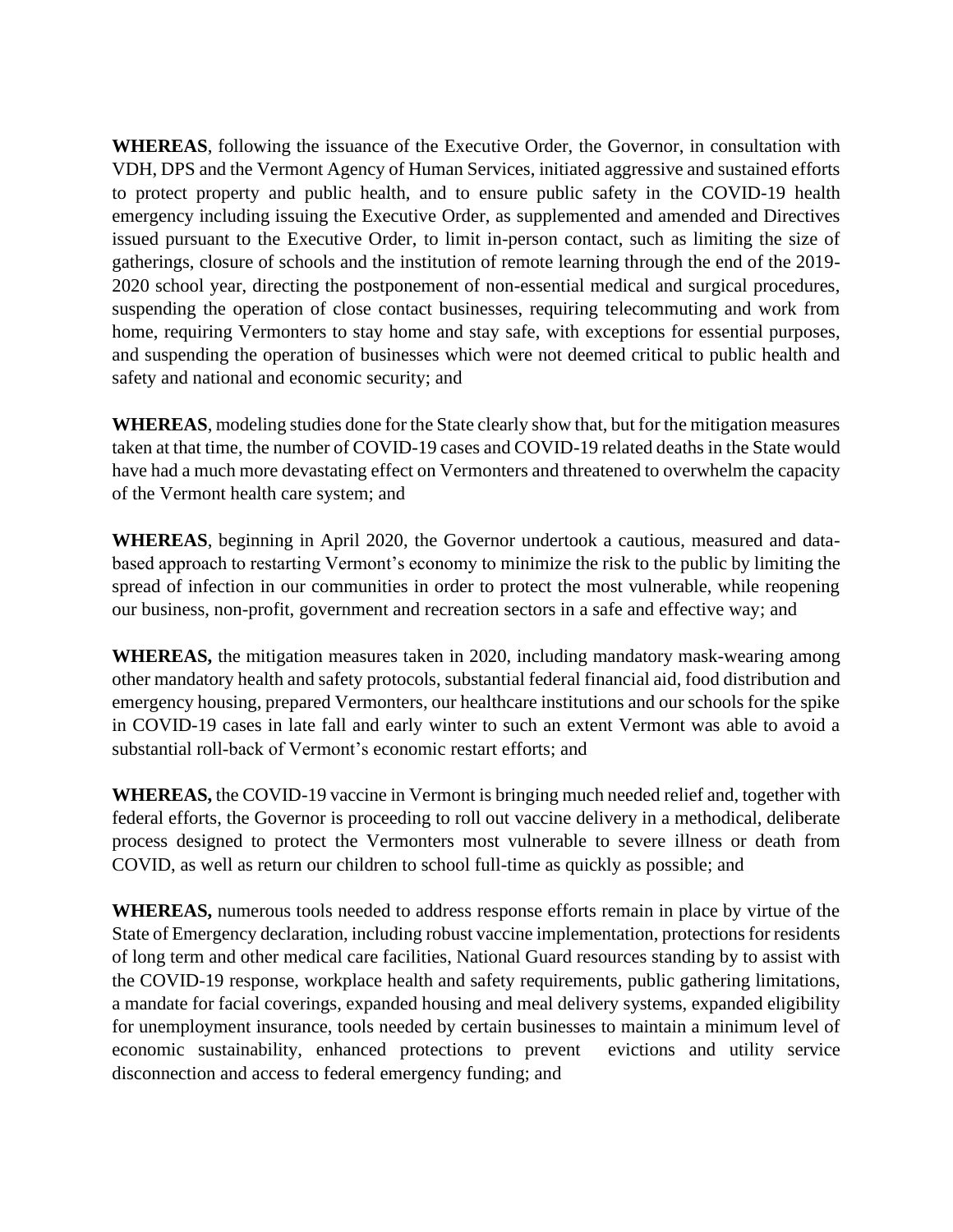**WHEREAS,** the Governor has determined to ease restrictions on access to a junior operator's license by Vermont's young drivers who were unable to obtain a learner's permit during the period of March through June 2020, while maintaining roadway safety for the public; and

**WHEREAS,** the Governor has determined, in consultation with the Commissioner of VDH and DPS, based on the best science and data available, to extend the State of Emergency for the State of Vermont through Thursday, April 15, 2021.

**NOW THEREFORE,** I, Philip B. Scott, by virtue of the authority vested in me as Governor of Vermont by the Constitution of the State of Vermont, the emergency powers set forth in 20 V.S.A. §§ 8, 9 and 11 and other laws, hereby declare the State of Emergency for the State of Vermont shall be extended through midnight on Thursday, April 15, 2021.

## **IT IS FURTHER ORDERED:**

- 1. Except as modified herein, the Executive Order, as Amended and Restated June 5, 2020, and all Addenda and Directives issued thereunder, shall continue in full force and effect until midnight on April 15, 2021, at which time the Governor, in consultation with VDH and DPS shall assess the emergency and determine whether to amend or extend the State of Emergency.
- 2. Junior Operators' Licenses. Effective March 13, 2021, the Commissioner of the Department of Motor Vehicles is hereby directed to issue a junior operator's license to any individual who was eligible but unable to obtain a learner's permit from March 13, 2020 through June 30, 2020 due to the COVID-19 emergency, but otherwise complies with the requirements of 23 V.S.A. § 607. For the sake of clarity, an individual must have held a learner's permit for at least 8 consecutive months between the period March 13, 2020-March 13, 2021 before being issued a junior operator's license in accordance with this provision.

This Addendum 12 to the Amended and Restated Executive Order shall take effect upon execution and shall continue in full force and effect until midnight on April 15, 2021, at which time the